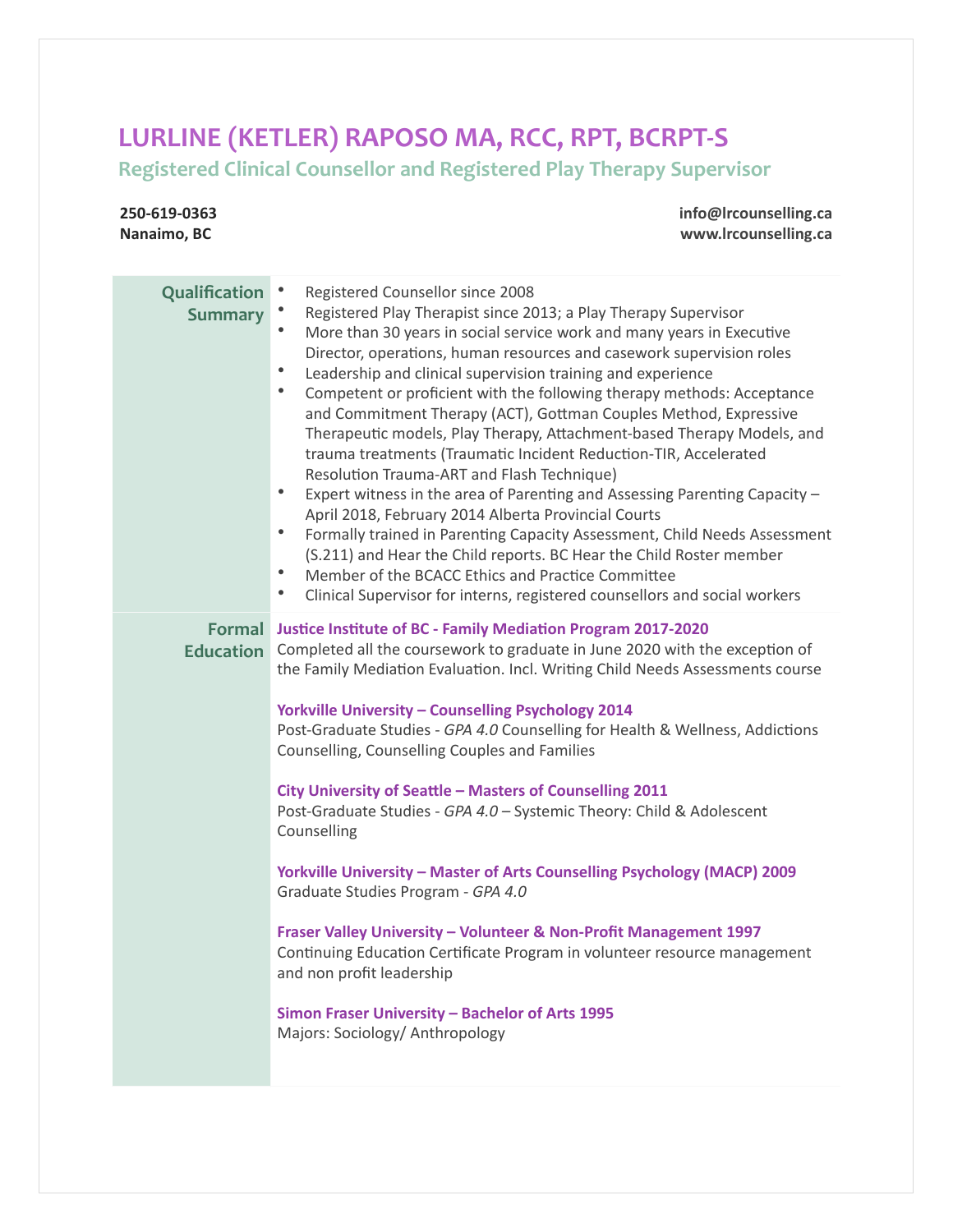|  | <b>Experience</b> Lurline Raposo Counselling & Family Therapy<br>2016-Present<br><b>Private Practice Counsellor</b><br>Nanaimo, BC<br>Individual, Family and Couples counselling services with a specialization in<br>play and creative therapies, and family therapy                                                    |
|--|--------------------------------------------------------------------------------------------------------------------------------------------------------------------------------------------------------------------------------------------------------------------------------------------------------------------------|
|  | $\bullet$<br>Contracted EAP Affiliate for various EAPs and Crime Victim Assistance<br>Program, Kw'umut Lelum Child and Family Services,                                                                                                                                                                                  |
|  | ٠<br>Contracted Clinical Consultant for Salt Spring and Southern Gulf Islands<br>Community Services Child & Youth Clinical Team                                                                                                                                                                                          |
|  | Lurline Raposo Counselling & Family Therapy<br>2011-2016<br><b>Private Practice Counsellor</b><br><b>Calgary, AB</b><br>Individual, Family and Couples counselling services with a specialization in<br>play and creative therapies, divorce and separation                                                              |
|  | ٠<br>EAP Affiliate for Family Services Employee Assistance, Optum Health<br>Services, Integrated Workplace Solutions                                                                                                                                                                                                     |
|  | $\bullet$<br>Contracted Therapist for Alberta Youth Justice                                                                                                                                                                                                                                                              |
|  | ٠<br>Contracted Clinical Assessor for parenting capacity and to provide clinical<br>services to Calgary & Area Child & Family Services Authority                                                                                                                                                                         |
|  | Catholic Family Service -- General Counselling, Youth Sexual Abuse Treatment<br><b>Program Coordinator/ Counsellor</b><br>Jan 2009-April 2013<br>Individual, family, couples counselling services                                                                                                                        |
|  | ٠<br>Sexual abuse trauma counselling for children and adolescents 4-18 years<br>and caregivers through a Child & Family Services government contract.                                                                                                                                                                    |
|  | Administrative and clinical supervisor for the Youth Sexual Abuse program                                                                                                                                                                                                                                                |
|  | Hull Child & Family Services - Fast Track Program<br><b>Family Parent Counsellor</b><br>Aug 2007-Dec 2008<br>Weekly parenting groups and in-home support and counselling for parents<br>with children identified with conduct problems                                                                                   |
|  | Canadian Mental Health Association - Family Support Program<br><b>Family Support Counsellor</b><br>April 2007- Aug 2007<br>Psycho-educational workshops and brief counselling for family members<br>supporting someone with a diagnosed mental illness.                                                                  |
|  | <b>Big Brothers Big Sisters</b><br><b>Executive Director/ Casework Supervisor</b><br>Jan 2003- April 2007<br>Accountable to the Board of Directors for the financial and human resource<br>management and for service delivery of two different mid-sized, charitable<br>agencies - one in BC then one in New Brunswick. |
|  | ٠<br>Supervision of casework, fund development and administration supporting<br>150 matched children, their families and mentors.                                                                                                                                                                                        |
|  | ۰<br>Responsible for training caseworkers and performing intake for clients and<br>mentors to ensure safety (program risk management).                                                                                                                                                                                   |
|  | ٠<br>Developed and implemented strategic plans, outcome measures and new<br>programming                                                                                                                                                                                                                                  |

• Represented the agency on local, provincial and national committees.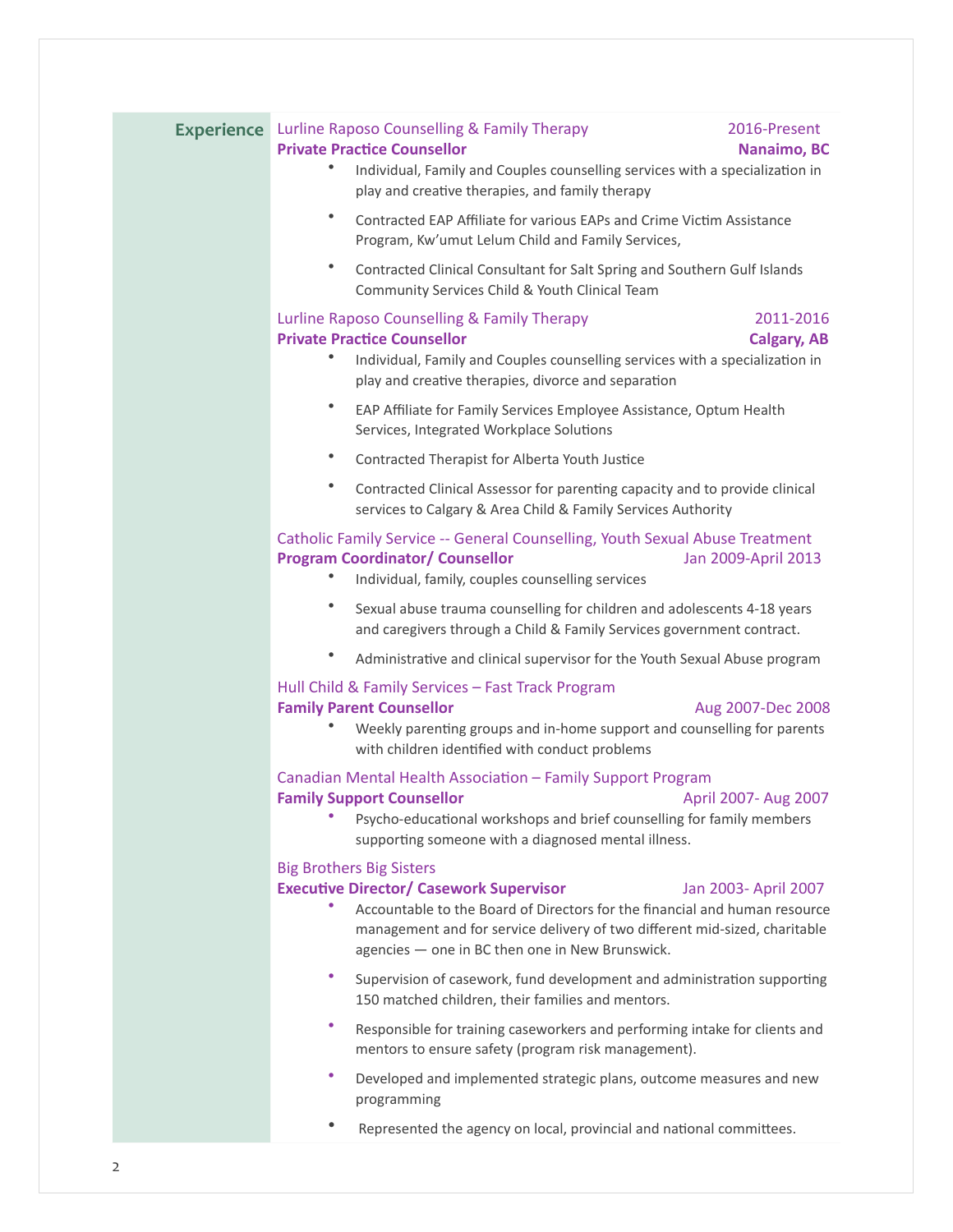| <b>Development</b><br>(Chronological) | Professional Writing Children's Needs Assessments - JIBC<br>January 2021<br>12 weeks of training on Full Section 211 (Custody & Access) report writing under the BC<br>Family Act.                                                                                                                                                           |  |  |
|---------------------------------------|----------------------------------------------------------------------------------------------------------------------------------------------------------------------------------------------------------------------------------------------------------------------------------------------------------------------------------------------|--|--|
|                                       | <b>Attachment Centred Play Therapy</b><br>January 2021<br>2 day training with Clare Mellenthin LCSW, RPT-S. An integrative, prescriptive play<br>therapy model with current theories of attachment theory allowing the clinician to view<br>the child within the framework of the family system                                              |  |  |
|                                       | <b>Non-Evaluative Child Interviewing</b><br>October 2020<br>13 hours of training with Dr. Mary Korpach, RPsych and Arlene Henry, QC for BC Hear<br>the Child Society                                                                                                                                                                         |  |  |
|                                       | <b>Neuroscience &amp; Satir in Sandtray for Trauma.</b><br>September 2020<br>2 day training in Langley with Madeleine De Little RTC, MTC, RCS, PhD Satir, Sandtray for<br>Trauma using the most up to date neuroscientific techniques                                                                                                        |  |  |
|                                       | Slaying the Dragon, Progressive Counting & the Fairy Tale Model of Trauma<br>Treatment, Trauma Therapy Innovations: Intensive Trauma-Focused Therapy & the<br><b>Flash Technique</b><br>April 2020<br>Completed 9 CEs online through the Trauma Institute & Child Trauma Institute with<br>Ricky Greenwald, Psy.D.                           |  |  |
|                                       | <b>ACT for Adolescents</b><br>April 2020<br>Psychwire course with Dr. Russ Harris for advanced Acceptance & Commitment Therapy<br>practitioners.                                                                                                                                                                                             |  |  |
|                                       | Integrating Neuroscience in the Sand Tray into the Play Room. January 2020<br>BC Play Therapy Association 2 day training in Vancouver with Madeleine De Little RTC,<br>MTC, RCS, PhD, Satir & Sandtray Therapy                                                                                                                               |  |  |
|                                       | Mindful Self-Compassion Core Skills Workshop April 5-6, 2019<br>Centre for Mindful Self-Compassion & SFU hosted a 2 day training workshop with Kristin Neff, PhD<br>and Chris Germer PhD                                                                                                                                                     |  |  |
|                                       | Neurobiology of Healing through Play: Nurturing Hearts with Brains in Mind May 2019<br>BC Play Therapy Association in Vancouver with Dr. Bonnie Badenoch                                                                                                                                                                                     |  |  |
|                                       | <b>Parenting Coordinator Training</b><br>May 17-18 & June 20-22, 2018 (5 Days)<br>Satisfies the 40-hour training requirement for Parenting Coordination under the Family Law Act in<br>BC and "Voice of the Child" interviewer skills for BC Hear the Child Society Roster<br>Continuing Legal Education Society of BC - CLEBC Vancouver, BC |  |  |
|                                       | <b>Supervisory Consultation in Play Therapy</b><br>Feb 23, 2018<br>BC Play Therapy Association - Vancouver, BC                                                                                                                                                                                                                               |  |  |
|                                       | Working with Aggressive and Violent Children and Youth Feb 21-22, 2018<br>andan Naufald, Dk. D. 9. Darrumahalana, Jaah Hinaga, O. Agaasistaa - Vanaaruma DC                                                                                                                                                                                  |  |  |
|                                       |                                                                                                                                                                                                                                                                                                                                              |  |  |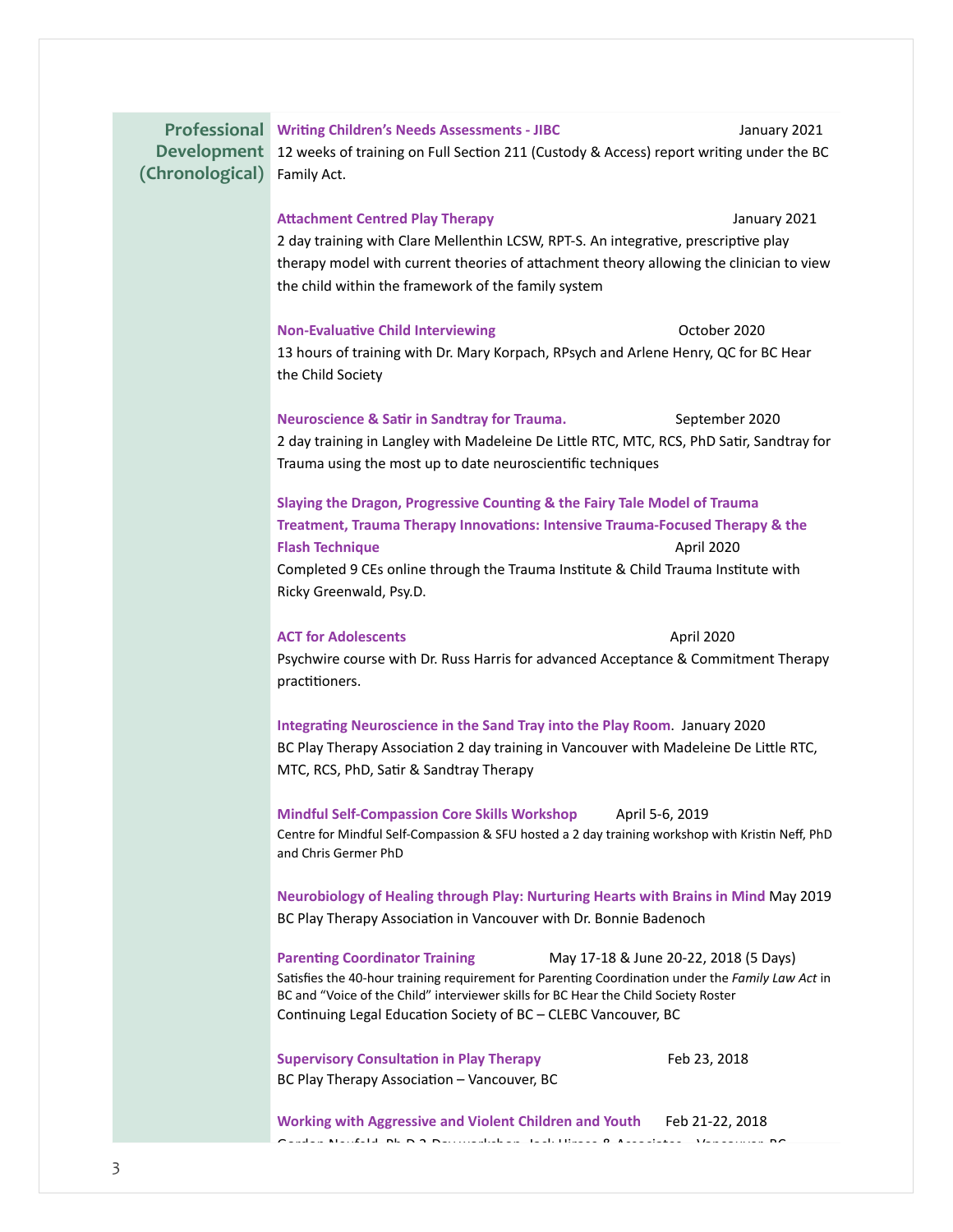| <b>Development</b><br>(Chronological | Professional Competency Training in Trans Care for Adults and Youth<br>TransCare BC - Comox, BC                                                                                                                                                                                                                  | Nov 30-Dec 1, 2017 |  |
|--------------------------------------|------------------------------------------------------------------------------------------------------------------------------------------------------------------------------------------------------------------------------------------------------------------------------------------------------------------|--------------------|--|
| Part 2)                              | <b>More Synergetic Play Therapy</b>                                                                                                                                                                                                                                                                              | Jan. 20-21, 2017   |  |
|                                      | Lisa Dion, LPC, RPT-S - Attunement, mindfulness and neurobiology of attachment.                                                                                                                                                                                                                                  |                    |  |
|                                      | BC Play Therapy Association, Vancouver, BC                                                                                                                                                                                                                                                                       |                    |  |
|                                      | When Words Are Not Enough: Integrating Art Therapy<br>BC Play Therapy Association - Josy Valero-Frias, DVATI                                                                                                                                                                                                     | April 8, 2017      |  |
|                                      | <b>Clinical Social Work Supervision</b>                                                                                                                                                                                                                                                                          | Oct-Nov 2015       |  |
|                                      | Faculty of Social Work- University of Calgary, Alberta College of Social Workers (20                                                                                                                                                                                                                             |                    |  |
|                                      | hours ACSW Continuing Competency Activity Category A credits)<br>Theoretical and structural underpinnings of supervision and the issues supervisors face.                                                                                                                                                        |                    |  |
|                                      | <b>Critical Incident Group Debriefing</b><br>Crisis & Trauma Resource Institute                                                                                                                                                                                                                                  | Nov 26, 2015       |  |
|                                      |                                                                                                                                                                                                                                                                                                                  |                    |  |
|                                      | Substance Abuse Professional qualifications training & examination May 25, 2015<br>Integrated Workplace Solutions - a division of FSEAP                                                                                                                                                                          |                    |  |
|                                      | <b>Putting Pieces Together Through Play: Healing Trauma &amp; Attachment Wounds</b><br>April 2015 – presented by Alberta Play Therapy Association, Calgary AB<br>2-day workshop reviewing a model developed by Paris Goodyear-Brown LCSW, RPT-S                                                                  |                    |  |
|                                      | Expressive Arts for Treatment of Trauma in Children & Adolescents: A 4-Phase Model<br>Alberta Play Therapy Ass & Carmen Richardson MSW, RCAT, REAT                                                                                                                                                               | Feb. 27, 2015      |  |
|                                      | Dyadic Developmental Psychotherapy (Attachment-focused Family Therapy) Level 1<br>Presented by Alloway Therapy Services and Dr. Sian Phillips<br>June 2014<br>4-day training in family-based relationship development/ attachment and trauma resolution.                                                         |                    |  |
|                                      | <b>Trauma-Focused CBT for Children &amp; Adolescents</b>                                                                                                                                                                                                                                                         | April 2014         |  |
|                                      | Presented by Alberta Play Therapy Assoc. and Alison Hendricks LCSW                                                                                                                                                                                                                                               |                    |  |
|                                      | <b>Working with Children Affected by Domestic Violence</b>                                                                                                                                                                                                                                                       | March 2014         |  |
|                                      | Presented by Alberta Play Therapy Assoc. and Jean Dunbar MEd, RSW, CPT, CPTS                                                                                                                                                                                                                                     |                    |  |
|                                      | <b>Parenting Capacity Assessment Professional Development Series</b>                                                                                                                                                                                                                                             |                    |  |
|                                      | Calgary & Area Child and Family Services Authority                                                                                                                                                                                                                                                               |                    |  |
|                                      | April 2012 - Parenting Assessments, An Overview: Part 1 by John Pearce, PhD, RPsych<br>$\bullet$<br>June 2013 - Orientation to Children's Services and Child, Youth and Family Legislation<br>$\bullet$<br>November 2012 - Testifying in Court: Some Essentials by Peter Choate, PhD & Elizabeth<br>Iredale, LLB |                    |  |
|                                      | <b>Emotion-Focused Couples Therapy (EFT)</b>                                                                                                                                                                                                                                                                     | May 2013           |  |
|                                      | Vancouver Couple & Family Institute                                                                                                                                                                                                                                                                              |                    |  |
|                                      | Introduction to EFT by the International Centre for Excellence in Emotionally Focused Therapy                                                                                                                                                                                                                    |                    |  |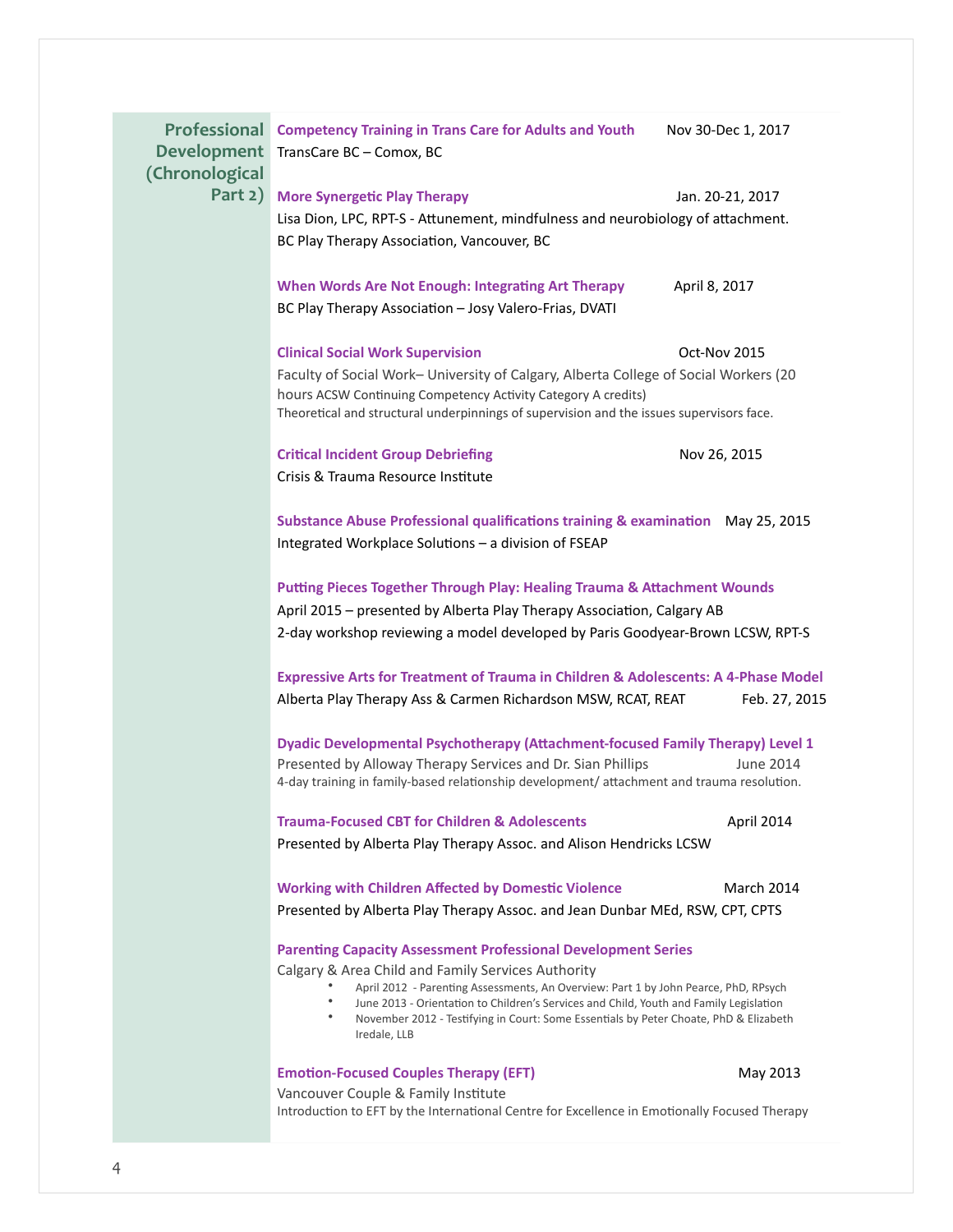Professional Gottman Couples Method LEVEL 2 - Assessment, Intervention and Co-Morbidities Development Gottman Institute - Self-directed training and competency exam completed May 2013 **(Chronological Part 3) Play Therapy Interventions with Children with Attachment Difficulties** April 2013 Rocky Mountain Play Therapy Institute & Eileen Prendiville ECP, MIAHIP, MIAPTP Day training in the EPR model for working with children who have experienced trauma and attachment problems. **Trauma Incident Reduction Model (TIR) Expanded Applications** Sept 2013 Presented by Trauma Incident Reduction Association and Pauline Carey MA, RCC 3-day training to address complex trauma and relationship issues using client-centered techniques. **DSM-5: What's New – What's Different** Nov 2013 Presented by Crisis & Trauma Resource Institute Half-day training to review changes and controversies in the new Diagnostic Manual **Parenting Capacity Assessments in Child Protection Matters** Oct 2012 Centre Social Work Research & Professional Development-University of Calgary One month of study (20 CE with Alberta College of Social Workers) - Peter Choate, RSW, PhD **Sandtray World Play Workshop** Feb 2011 Alberta Play Therapy Association, Facilitated by Theresa Fraser 1-day training to introduce Sandtray-Worldplay techniques. Gottman Couples Method Level 1 - Bridging the Couples Chasm: Couples Therapy The Gottman Institute and Alberta College of Social Workers – March 2011 Two-day training presented by John and Julie Gottman **Brief Trauma Incident Reduction Model (TIR) Discussed State State State State State 3011** Trauma Incident Reduction Association – Pauline Carey MA RCC Four-day training to learn TIR - a brief and highly effective therapy for resolution of trauma, PTSD and a range of psychological issues. **User-Friendly CBT for OCD and Anxiety in Children and Adolescents** March 2010 Alberta College of Social Workers Continuing Education Two-day training sponsored by Jack Hirose & Associates **Play Therapy Theory & Skills Beginner (Green Stream)/ Advanced (Red Stream)** August 2009/ July 2010. Rocky Mountain Play Therapy Institute Lorrie Yasnik PhD, RSW, RFM, CPT-S, RPT-S and Ken Gardner MSc, RPsych, CPT-S Two ten-day intensives for each level to meet Canadian and American play therapy registration requirements. **Acceptance and Commitment Therapy (ACT) Clinical Training Program April 2008** Association for Contextual Behavioral Science – Chicago Summer Institute 5-day intensive for third-wave cognitive behavioural therapy techniques & theory that includes

mindfulness, acceptance and values identification.